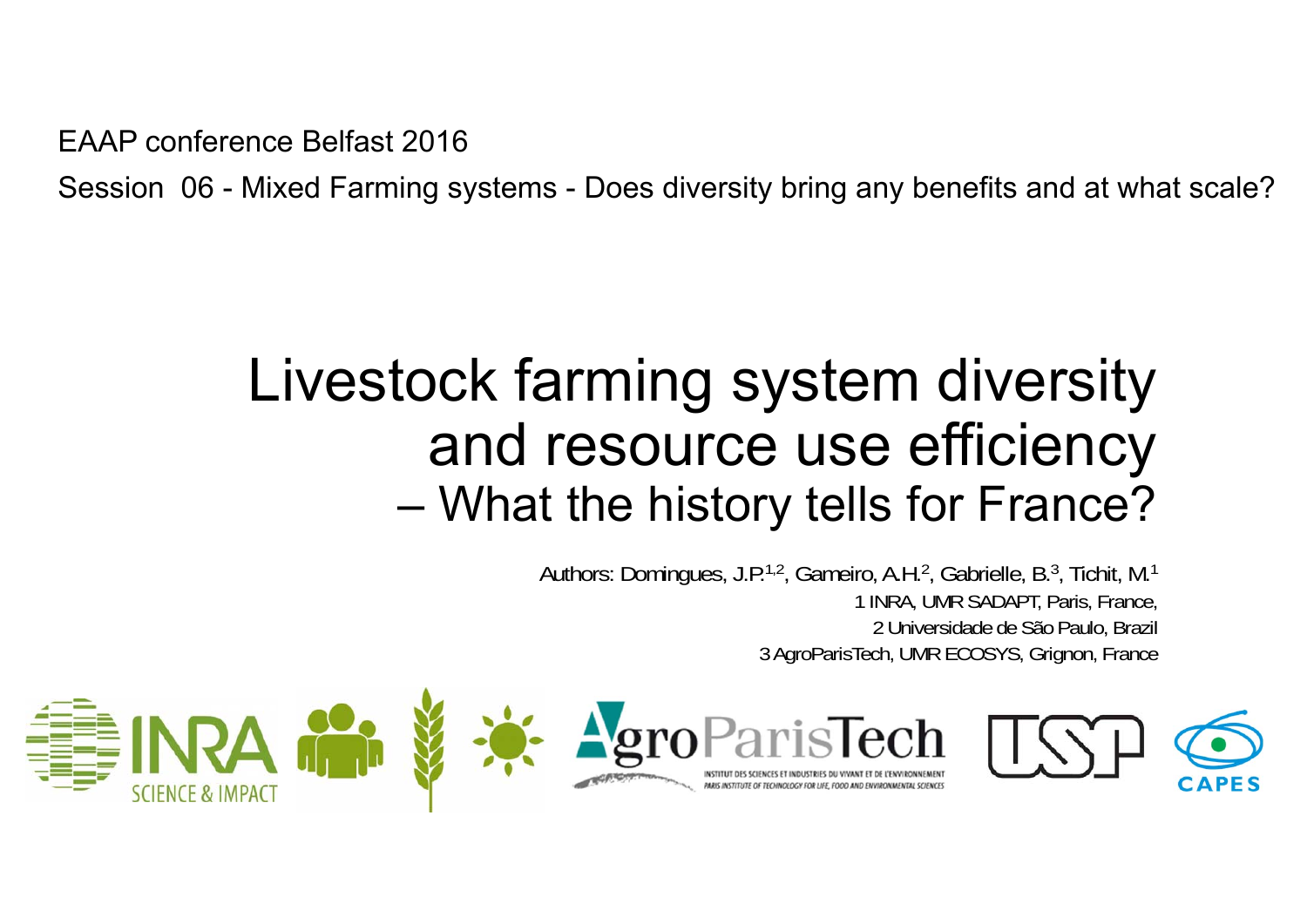## Setting the scene

- Past trend of specialization (Peyraud et al., 2014)
	- Livestock / Crop
- Pattern of specialization is no longer sustainable
- Benefits brought by diverse land use described in literature
	- Recycling of nutrients
	- Biodiversity conservation
	- Provision of ES

#### **How more diverse systems help providing better efficiency in the use of resources?**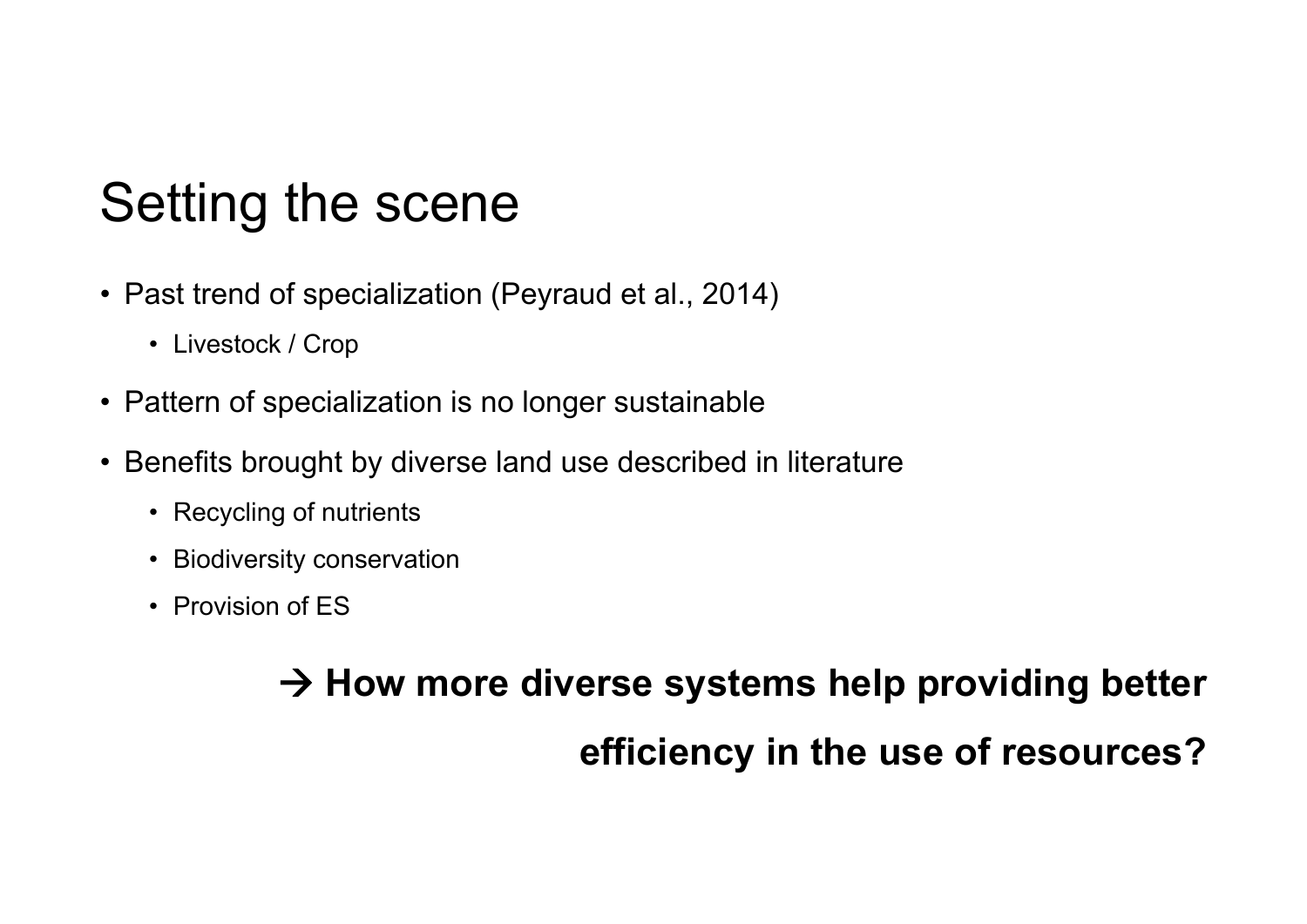# **Objective**

Assess the production performance in terms NU in areas with

contrasted **land use diversity**

#### **Approach** :



- Nitrogen conversion efficiency
	- Change over time in the use of feed resources and provision of livestock products



Human-edible protein balance Competition with human nutrition



- Nitrogen self-sufficiency
	- Livestock feeding and feed imports

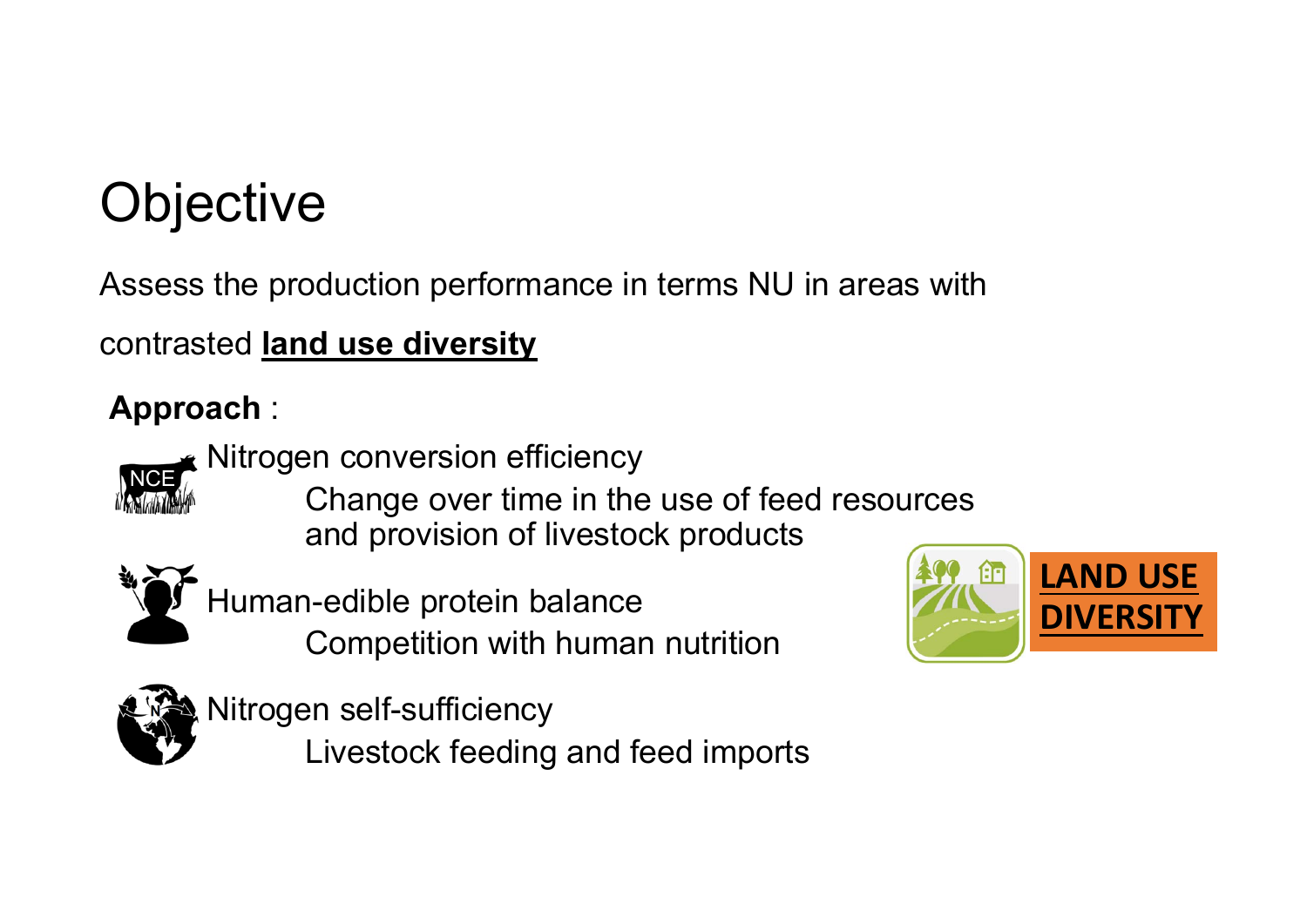

# Two study areas with contrasted LU Diversity

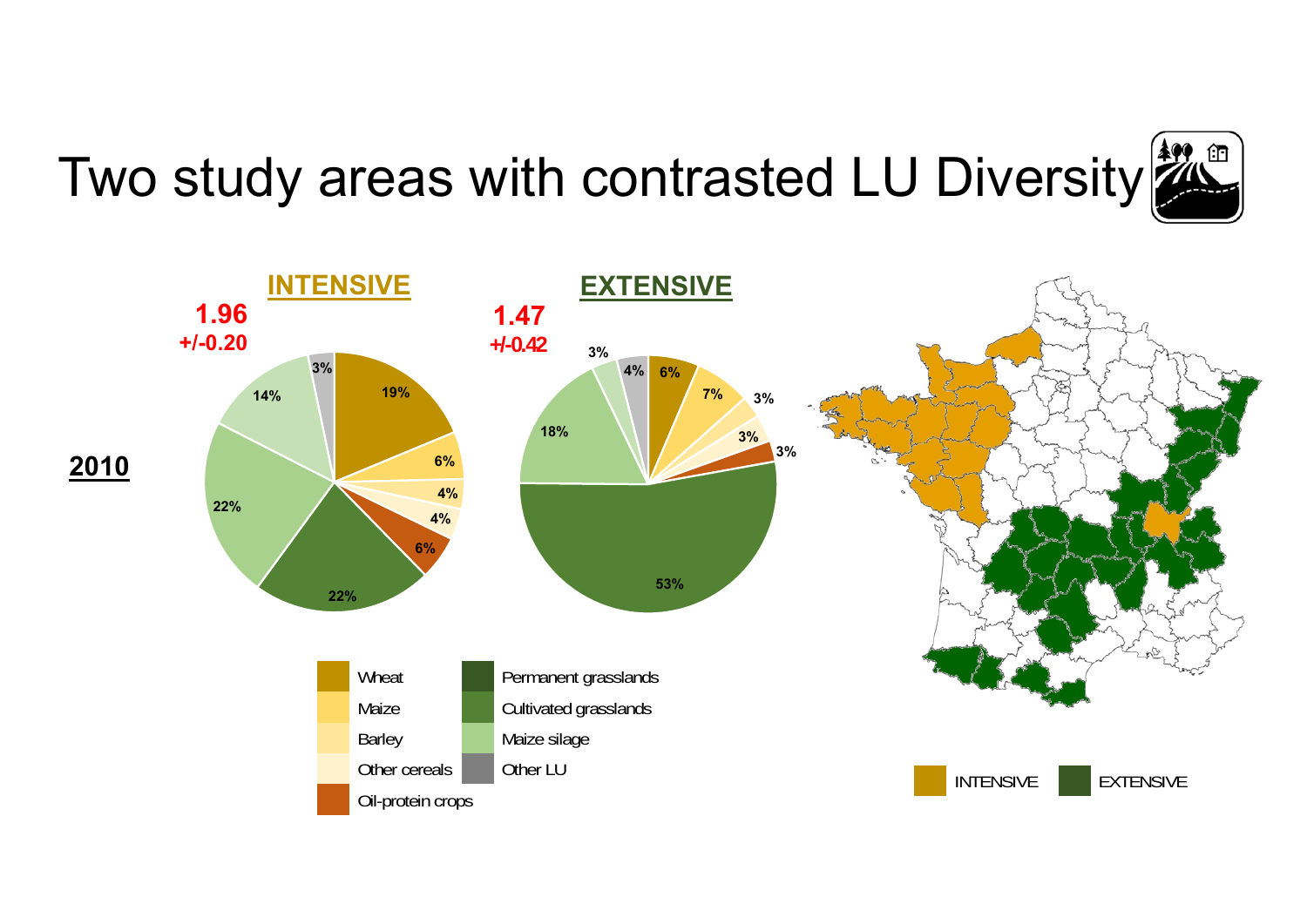

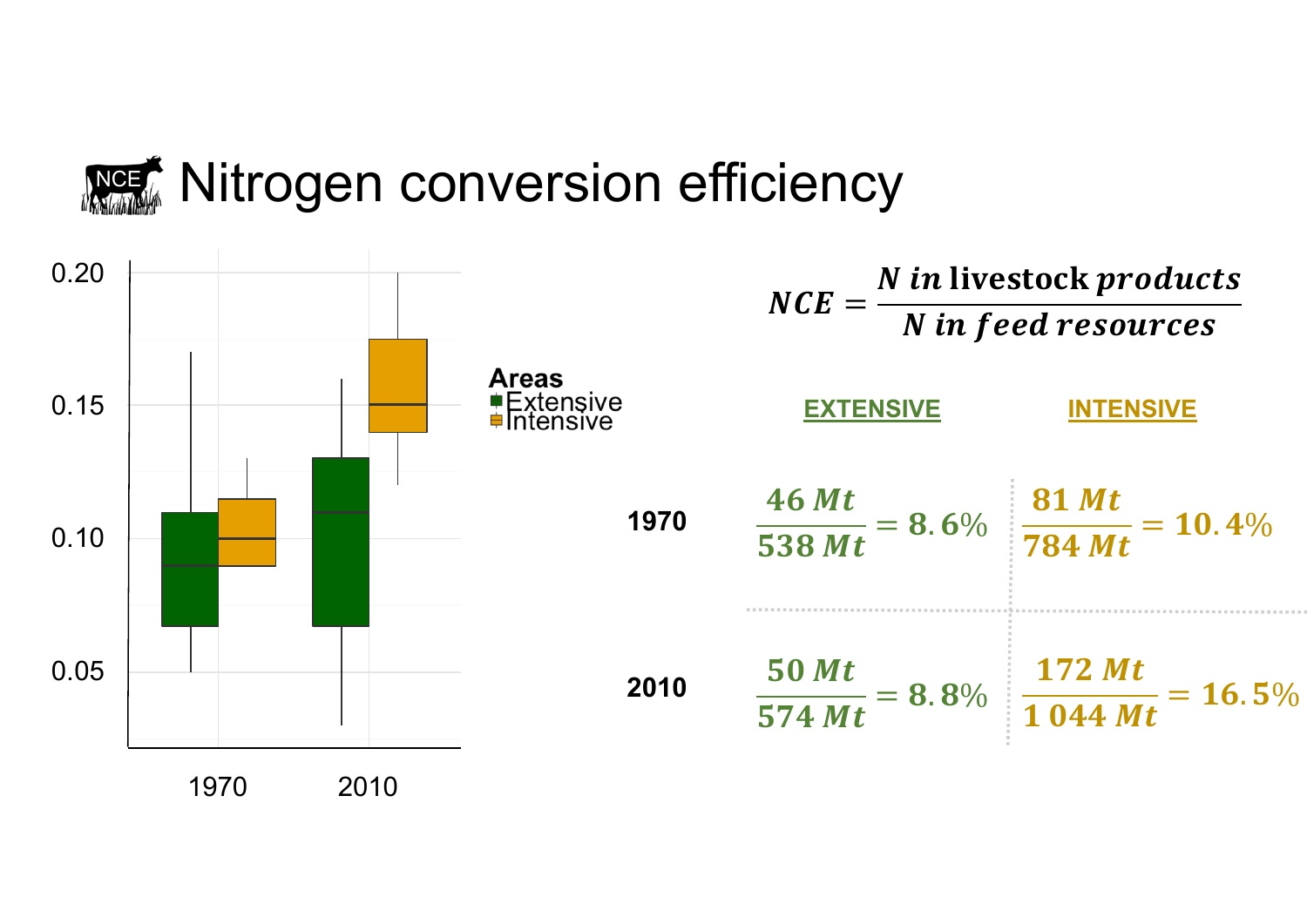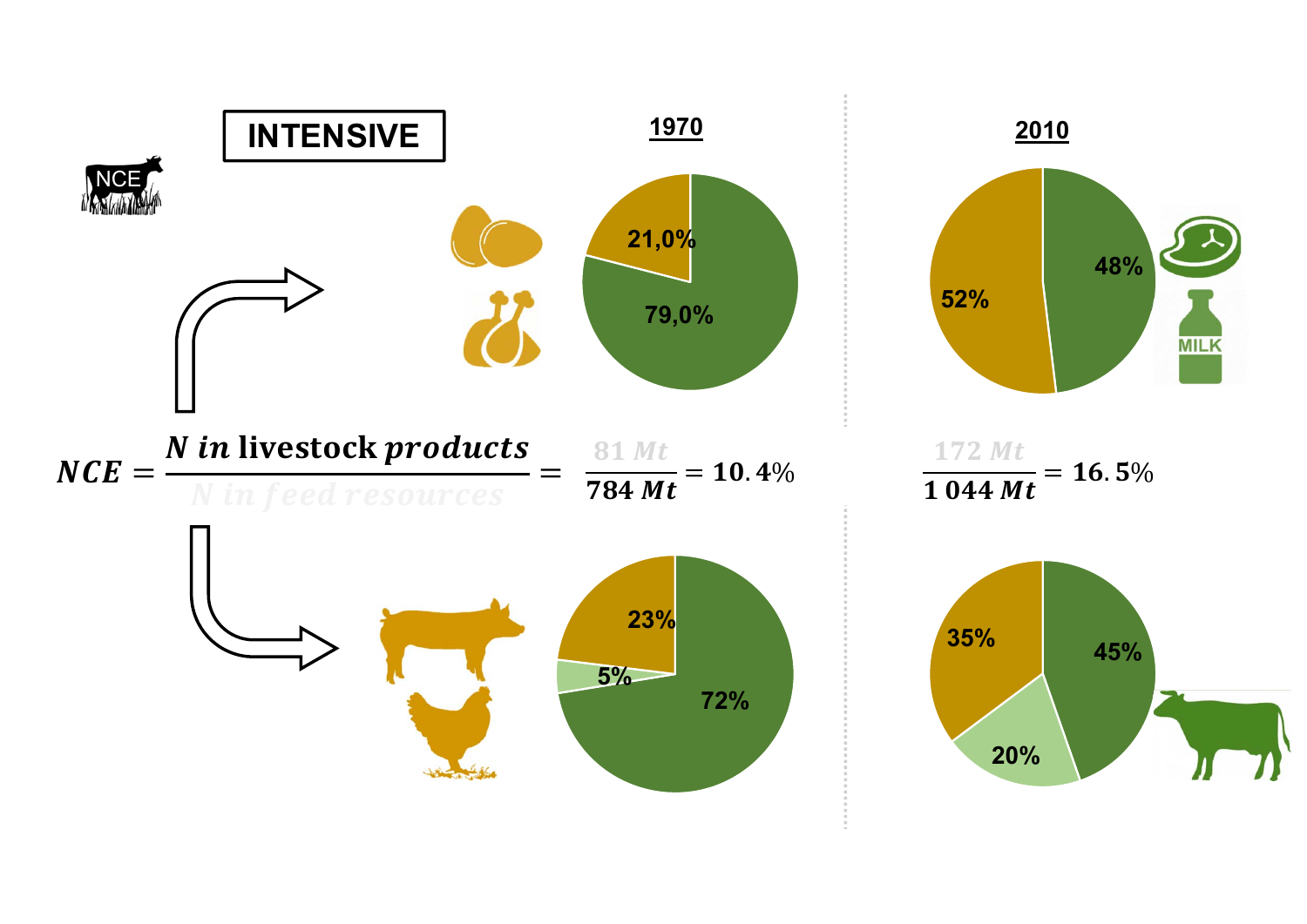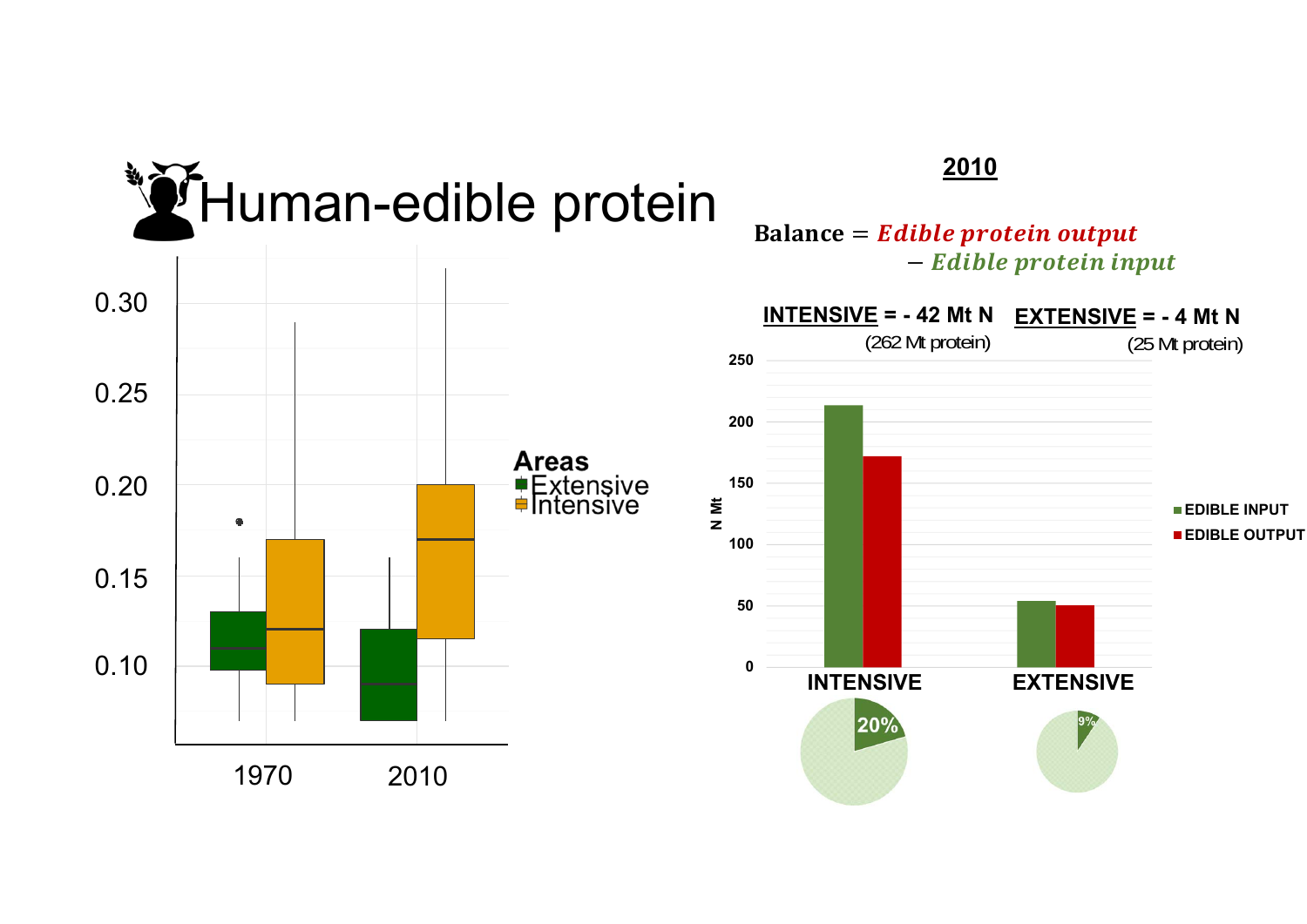

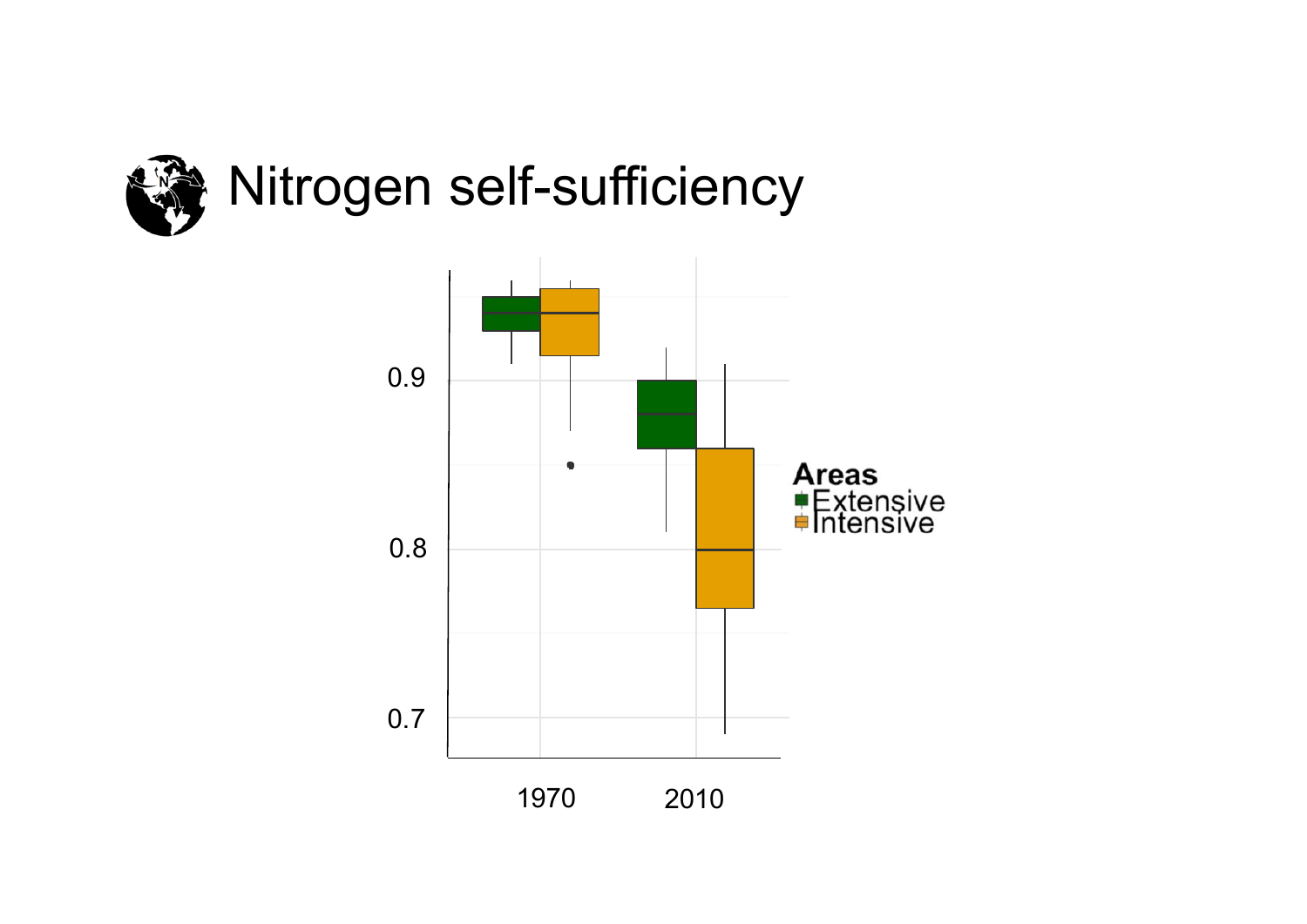## Results Summary

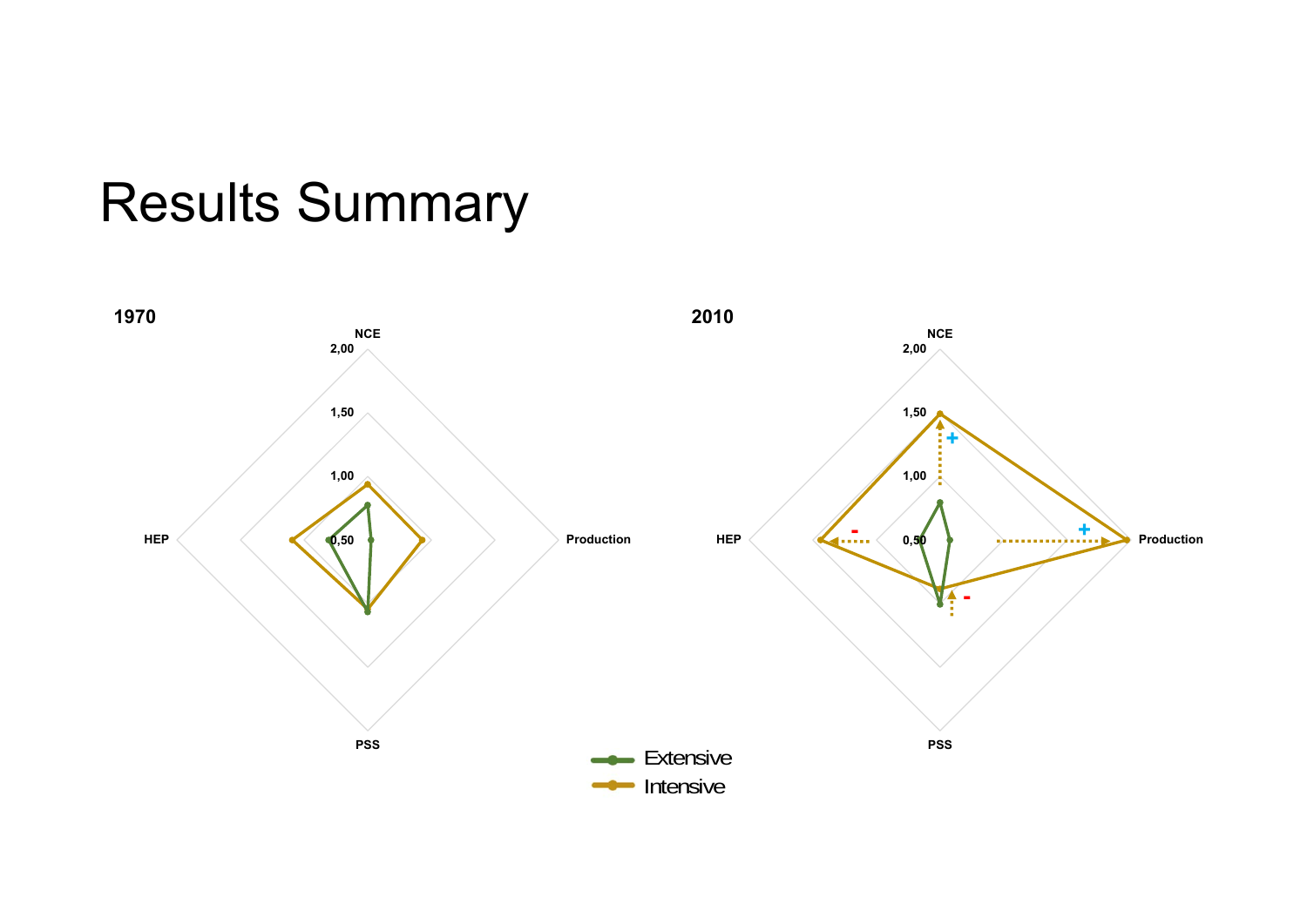## Trade-off: NCE / HEP – NCE / PSS



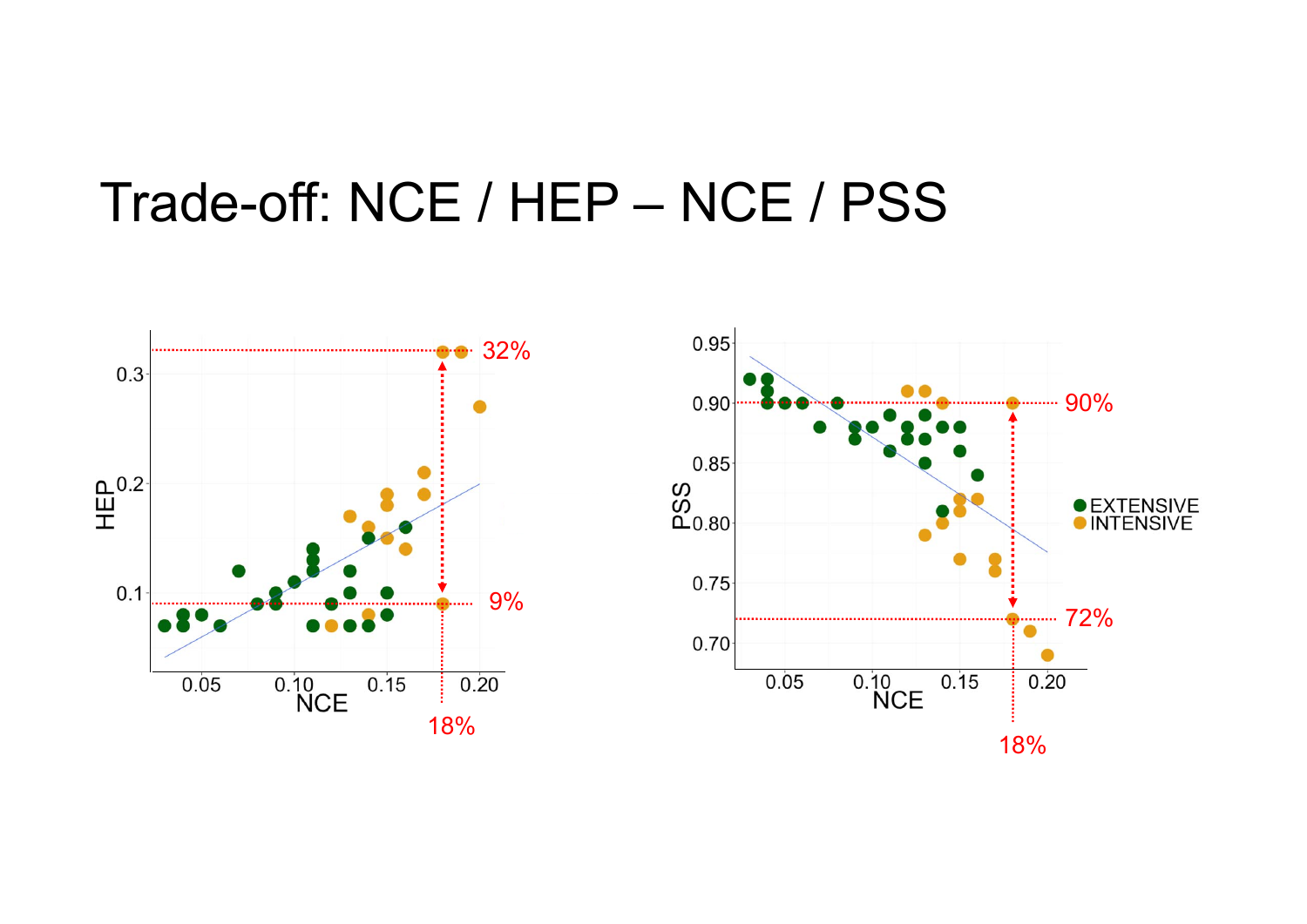## Zoom: Intra-Intensive Area



**29 - Finistère**

**50 - Manche**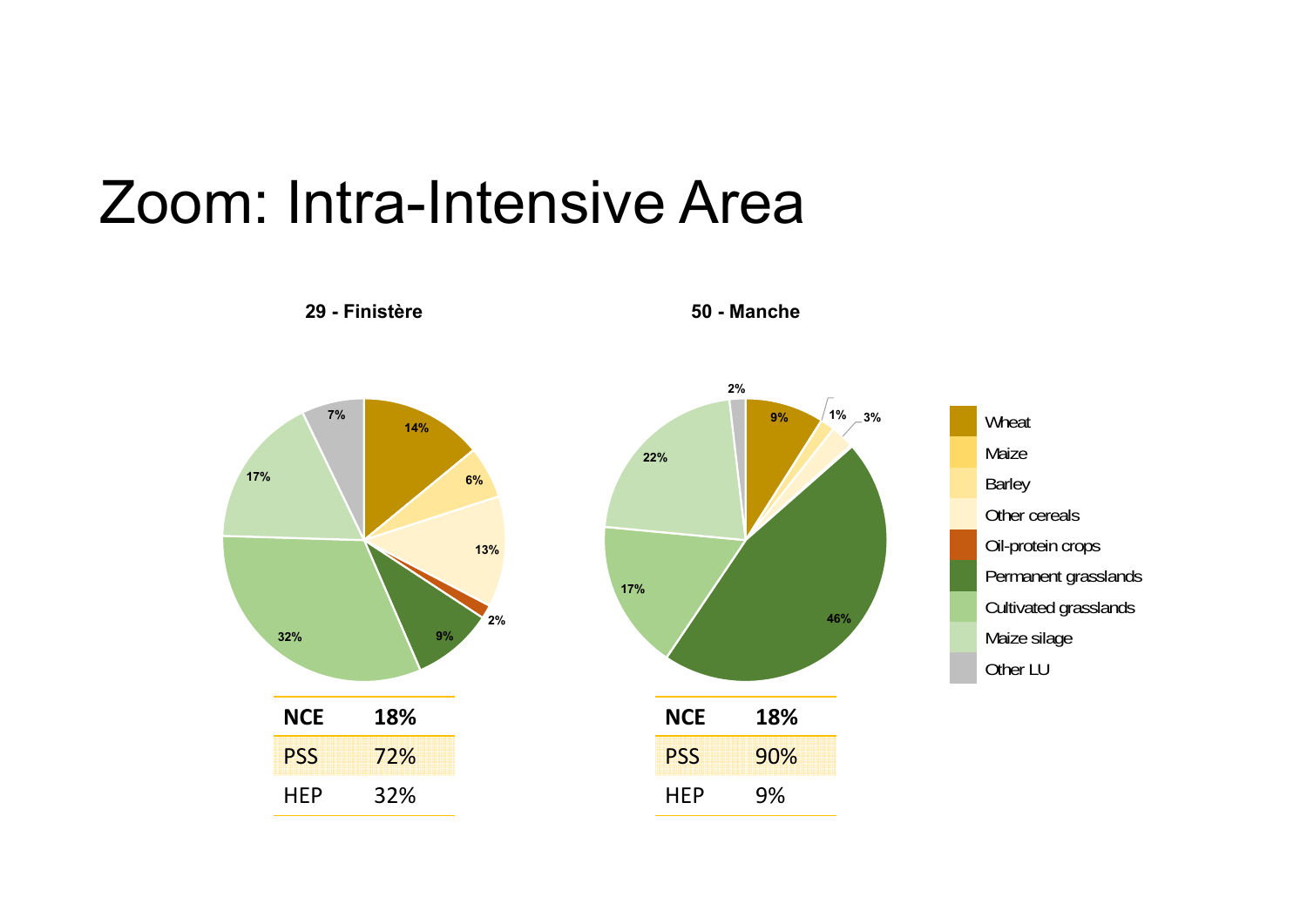# **Conclusion**

- $\rightarrow$  How more diverse systems help providing **better efficiency in the use of resources?**
- More diverse patterns of land use  $\rightarrow$  better efficiency in the use of resources
- Areas with higher NCE + more diverse LU types hide:
	- increased competition with human nutrition
	- dependence on global protein sources
- Achieve an optimal balance: livestock species and available resources (LU)